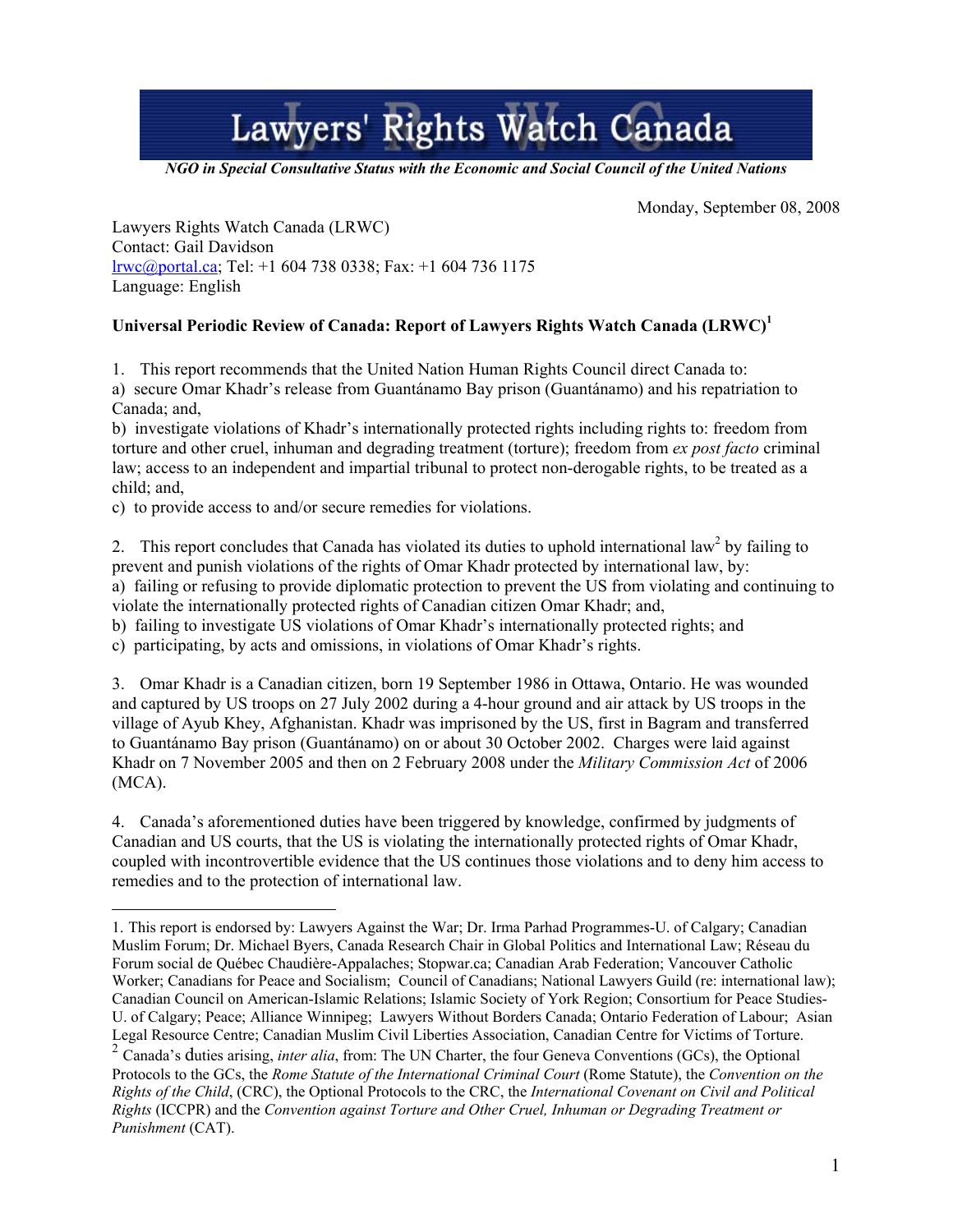5. Widely available evidence establishes that the US has violated Khadr's internationally protected rights to: liberty<sup>i</sup>, due process<sup>ii</sup>, freedom from torture and other ill treatment<sup>iii</sup>, freedom from arbitrary imprisonment<sup>iv</sup>, freedom from prosecution for *ex post facto* offences, the right to equality before the law and equal access to the protection of the law<sup>v</sup>, the right to habeas corpus, the right of access to an impartial and independent tribunal, the right to a fair trial. Many of these violations are themselves crimes.

6. Omar Khadr's rights to a fair trial, an independent judiciary, habeas corpus and other due process rights were violated through the Combatant Status Review Tribunals and are now being violated through the *Military Commissions Act, 2006* (MCA) process. The US is now purporting to try Khadr for *ex post facto* offences under MCA proceedings that violate internationally protected fair trial rights by, *inter alia,*  permitting the use of evidence obtained by torture or other prohibited treatment, denying the accused access to exculpatory evidence, the right to cross-examine witnesses, allowing prosecution for ex *post facto* offences, denying the right to *habeas corpus*, denying the right to invoke the protection of the *Geneva Conventions* and denying the guarantee to have his rights determined by an independent and impartial judiciary or tribunal.

7. The illegality of indefinite detention, denial of habeas corpus, denial of access to an independent and impartial tribunal has been confirmed by three separate decisions of the US Supreme Court:

a) On June 28 2004 the US Supreme Court (USSC) ruled that the indefinite detention of and denial of habeas corpus to Guantánamo Bay prisoners, violates US law. The court ruled that "detainees at Guantánamo Bay are being held indefinitely, and without benefit of any legal proceedings to determine their status...".<sup>3</sup>

b) On June 29, 2005 the USSC ruled that "the military commission at issue lacks the power to proceed because its structure and procedures violate both the Uniform Code of Military Justice and the four Geneva Conventions signed in 1949." *<sup>4</sup>*

c) On June 12, 2008, the USSCagain ruled that Guantánamo Bay detainees have the right to habeas corpus and that the Combat Status Review Tribunals are not an adequate substitute. 5

8. Canadian courts have confirmed, in three decisions, that US treatment of Khadr, and the participation of Canadian officials, clearly violates international human rights law.

a) On August 8, 2005 the Federal Court of Canada (FCC), found that "conditions at Guantánamo Bay do not meet Canada standards…" and, that, as a result, Omar Khadr was "in poor mental and physical shape…"*<sup>6</sup>*

b) On May 28, 2008, the Supreme Court of Canada in<sup>7</sup> ruled unanimously that "...the regime providing for the detention and trial of Mr. Khadr at the time of the CSIS interviews constituted a clear violation of fundamental human rights protected by international law." The Supreme Court of Canada therefore concluded that participation by Canadian officials with the 'Guantánamo Bay process' was "contrary to Canada's binding international obligations." (emphasis added)

c) On June 25, 2008, Justice Mosley of the FCC held that four Canadian officials violated international human rights laws when they interrogated Mr. Khadr at Guantánamo Bay. Mosley J., reviewing redacted materials produced by the government of Canada, concluded, "The practice described to the Canadian official in March 2004 [of steps taken by U.S. officials to prepare Khadr for scheduled interviews by Canadian officials] was, in my view, a breach of international human rights law respecting the treatment of detainees under UNCAT and the 1949 Geneva Conventions. Canada became implicated in the

<sup>3</sup> *Rasul et al v. Bush, President of the United States et al (* renamed *Hicks v. Bush et al* on the release of Rasul), 124 S. Ct. 2686 (2004)<br><sup>4</sup> Hamdan v. Rumsfeld .415 F. 3d. 33 (CADC, 2005).

<sup>&</sup>lt;sup>5</sup> Boumediene et al. v. Bush, President of The United States, et al.

<sup>6</sup> *Omar Ahmed Khadr by his Next Friend Fatmah El-Samnah v. The Queen*, (2005), 133 C.R.R. (2d) 189. 7 *Canada (Justice) v. Khadr* , 2008 SCC 28 (CanLII)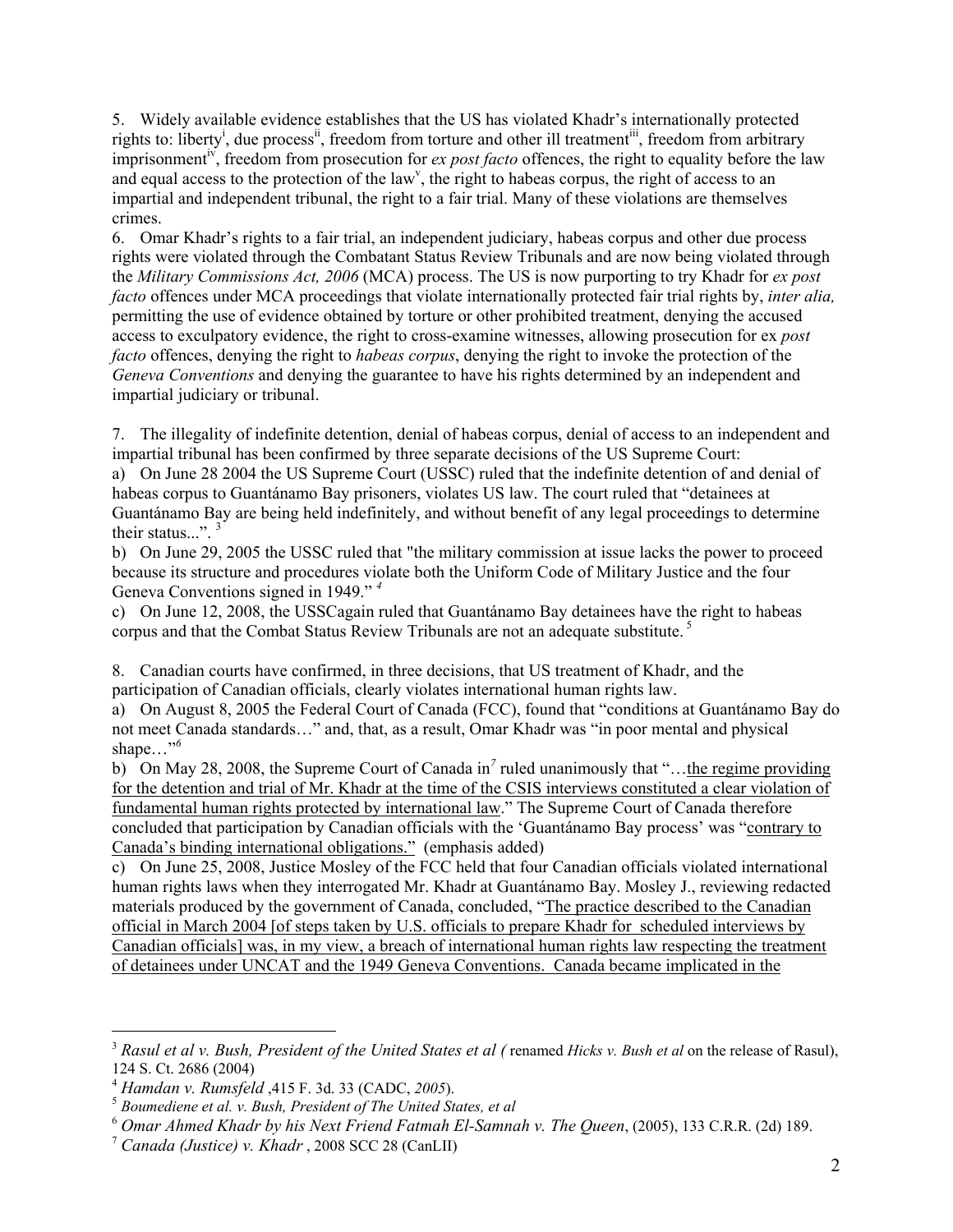violation when the DFAIT [Department of Foreign Affairs and International Trade] official was provided with the redacted information and chose to proceed with the interview."<sup>8</sup> (emphasis added)

9. The redacted materials referred to in the preceding paragraph reveal that, by March 2004, the US had advised Canada that to, "make him [Omar Khadr] more amenable and willing to talk" to Canadian DFAIT officials the US had subjected Omar Khadr to extreme and prolonged sleep deprivation by moving him every three hours for 21 consecutive days and then subjecting him to isolation. (Authorized by Secretary of Defense Rumsfeld as 'sleep adjustment' and dubbed the 'frequent flyer program'). 10. UN experts have determined that "sleep deprivation for several consecutive days" coupled with other treatments such as isolation, are likely torture when used, as in Khadr's case, by officials to enhance extraction of information from a prisoner.<sup>9</sup> The report also concluded, "the legal regime applied to these detainees seriously undermines the rule of law and a number of fundamental universally recognized human rights" such as right to habeas corpus and a fair trial that afford protection from arbitrary detention and unjust punishment and safeguard the presumption of innocence.<sup>10</sup>

11. Canada has a duty under both international and Canadian law to provide effective remedies to prevent and punish violations of protected rights. The right to a remedy for rights violations is guaranteed by the *Charter of Rights and Freedoms*11 (Charter) and has been affirmed by the Supreme Court of Canada.12 Further, the Charter allows courts to review the legality of government or executive decisions (to act or not to act) that potentially violate rights protected by the Charter.<sup>13</sup>

12. The ICCPR, which guarantees, *inter alia*, freedom from arbitrary detention, the right to habeas corpus, equality before the law and equal access to an independent and impartial tribunal. (Articles 9(1),  $9(4)$  & (26), also imposes a duty on Canada to "respect and to ensure to all individuals...subject to its jurisdiction the rights recognized in the present Covenant". As determined by the International Court of Justice, the provisions of the ICCPR and the CRC are "applicable to acts done by a State in the exercise of its jurisdiction outside its own territory"<sup>14</sup> and therefore apply to acts and omissions of Canadian officials who visited Khadr in Guantánamo on four occasions. Canada is therefore obliged to investigate the participation of Canadian officials in the violation of Khadr's protected rights.

13. Under Article 1 of all GCs, Canada has an obligation to respect and to ensure respect for the Conventions "in all circumstances." Torture and inhuman treatment are grave breaches of the Geneva

<sup>8</sup> *Khadr v. Canada (Attorney General),* 2008 FC 807 (CanLII) 9

COMMISSION ON HUMAN RIGHTS - *Situation of detainees in Guantánamo.* Report of the Chairperson-Rapporteur of the Working Group on Arbitrary Detention, Leila Zerrougni; the Special Rapporteur on the independence of judges and lawyers, Leandro Despouy; the Special Rapporteur on torture and other cruel, inhuman or degrading treatment or punishment, Manfred Nowak; the Special Rapporteur on freedom of religion or belief, Amsa Jahangir; and the Special Rapporteur on the right of everyone to the enjoyment of the highest attainable standard of physical and mental health, Paul Hunt. Adopted 27 Feb. 2006. UN Doc. E/CN.4/2006/120. p. 51 & 52.<br><sup>10</sup> *Ibid.* para. 17.

<sup>&</sup>lt;sup>11</sup> Section 24(1) "Anyone whose rights or freedoms, as guaranteed by the Charter, have been infringed or denied may apply to a court of competent jurisdiction to obtain such remedy as the court considers appropriate and just in the circumstances." Paras. 52 & 17.

<sup>&</sup>lt;sup>12</sup> Doucet-Boudreau v. Nova Scotia (Minister of Education), 2003 SCC 588 at para. 25. "Purposive interpretation means that remedies provisions must be interpreted in a way that provides "a full, effective and meaningful remedy for *Charter* violations" since "a right, no matter how expansive in theory, is only as meaningful as the remedy provided for its breach"<br><sup>13</sup> Operation Direct and Theory is only as the remedy

<sup>&</sup>lt;sup>3</sup> Operation Dismantle v. The Queen, [1985] 1 SCR 441. at para. 28. "…cabinet decisions fall under s. 32(1) (*a*) of the *Charter* and are therefore reviewable in the courts and subject to judicial scrutiny for compatibility with the Constitution. I have no doubt that the executive branch of the Canadian government is duty bound to act in accordance with the dictates of the *Charter*. Specifically, the cabinet has a duty to act in a manner consistent with the right to life, liberty and security of the person and the right not to be deprived thereof except in accordance with the principles of fundamental justice."

<sup>&</sup>lt;sup>14</sup> Legal Consequences of the Construction of a Wall in the occupied Palestinian Territory, ICJ (2004) 43 ILM 1009 at 111.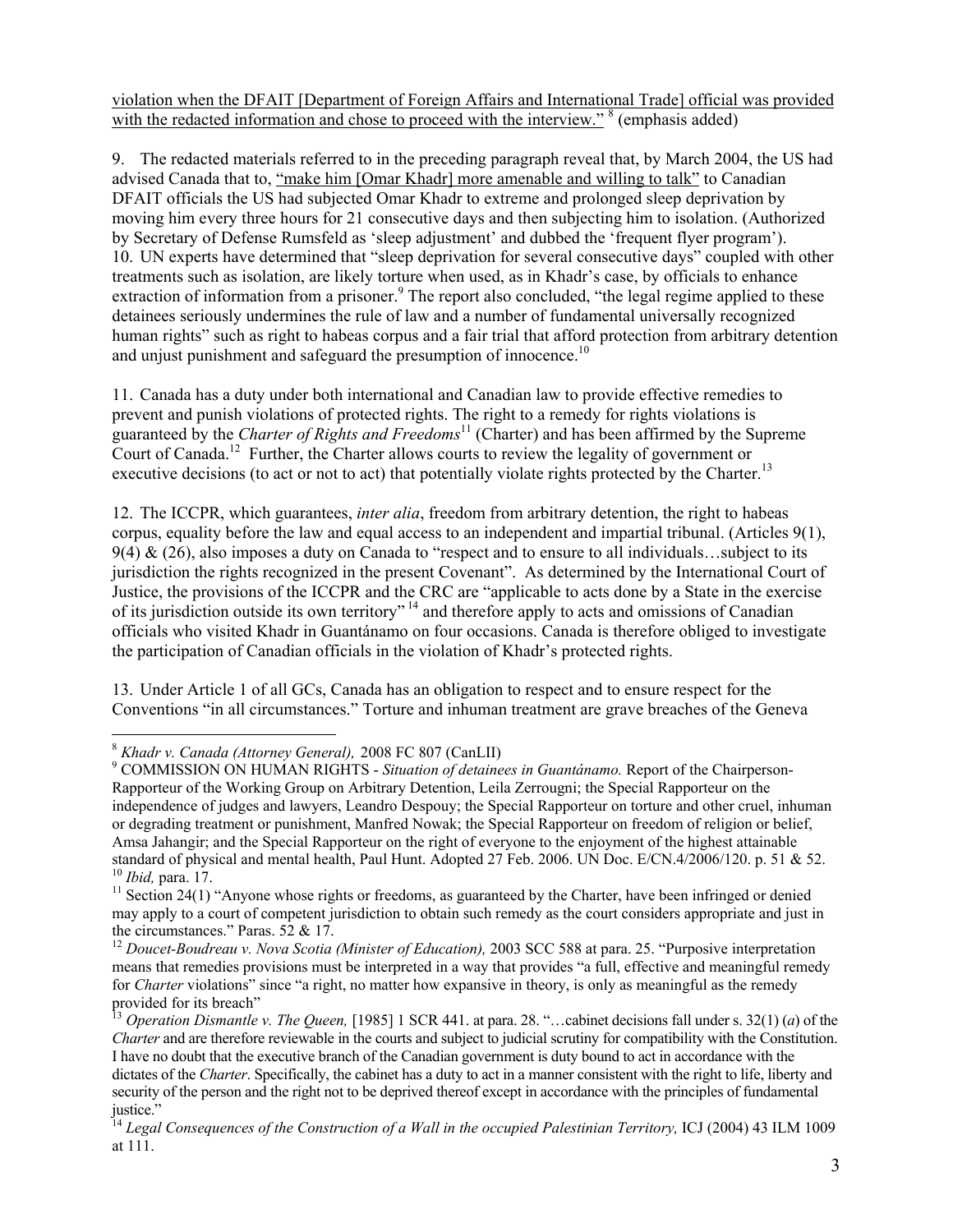Conventions as are unlawful confinement and the denial of fair trial rights. Having knowledge of these grave breaches, Canada is legally required to, "…search for persons alleged to have committed, or to have ordered to be committed, such grave breaches, and shall bring such persons, regardless of their nationality, before its own courts. It may also, if it prefers, and in accordance with the provisions of its own legislation, hand such persons over for trial to another High Contracting Party concerned, provided such High Contracting Party has made out a prima facie case." (GC III Art. 130; GC IV Art. 146 ;.)

14. Under CAT, Art. 12, Canada has also an urgent duty to investigate allegations of torture and of other cruel, inhuman or degrading treatment as part of its duty to prevent such crimes. CAT Committee rulings establish that delay by a state to investigate allegations of torture *or* inhumane or degrading treatment is itself a violation of CAT.<sup>15</sup> Canada's duty to investigate became imperative, at the latest, in March 2004 when Canada received notice that the US had subjected Khadr to prolonged sleep deprivation and isolation to prepare him for questioning by Canadian officials.

15. Canada has enacted the jurisdiction to prosecute grave breaches of the GCs and war crimes as defined by the Rome Statute, wherever they occur when the victim is a Canadian citizen. The *Criminal Code* of Canada (CC) s. 269.1 & 7(3.7) establishes jurisdiction to prosecute torture committed outside Canada when the victim is a Canadian citizen.<sup>16</sup> The *Crimes against Humanity and War Crimes Act* (CAHWCA) and the *Geneva Conventions Act* make grave breaches of the GCs, including unlawful confinement and deportation and denial of a fair trial, war crimes and establish Canada's jurisdiction to prosecute such crimes wherever they occur when the victim is a Canadian citizen.

16. The common law duty of the RCMP, Canada's national police force, to investigate and prevent such crimes, has been enacted by statute<sup>17</sup> and recognized by Canadian courts. <sup>18</sup> To meet the challenge of investigating crimes committed outside Canadian territory, Canada has also established the Crimes against Humanity and War Crimes Program (War Crimes Program).

17. The mandate of the War Crimes Program is to "…ensure that the Government of Canada has properly addressed all allegations of war crimes…against Canadian citizens…[and]…to ensure that Canada complies with its international obligations…In order to meet this objective, the RCMP, with the support of DOJ [Department of Justice], investigates allegations involving reprehensible acts that could lead to a possible criminal prosecution."19

18. The Prime Minister and other Canadian officials have stated that Khadr must 'exhaust U.S. remedies' before the government of Canada will act. In these circumstances Canadian officials cannot rely on the principle of exhausting local remedies as a legal justification for inaction.

19. The prohibition on torture (and other peremptory norms) cannot be derogated from under any circumstances including a claim of comity and Canada's duty to prevent and punish violations of peremptory norms is a duty owed to individuals *qua* individuals and takes precedence over any duties owed to the US as a state.

<sup>&</sup>lt;sup>15</sup> See *Halimi-Nedzibi v. Australia* in which a 15-month delay was adjudged a breach of Article 12 and *Blanco Abad v. Spain* where a delay of 32 days was held by the CAT Committee to be a breach of CAT Article 12.

<sup>&</sup>lt;sup>16</sup> Criminal Code of Canada, ss. 269, 7(3.7); Crimes against Humanity and War Crimes Act, (2000, c.24) ss. 6(1) (3) & 8(a) (iii), Geneva Conventions Act, R.S. 1985 c. G-3.

<sup>&</sup>lt;sup>17</sup> RCMP Act, R.S. 1985, c. R-10, s. 18 and *Royal Canadian Mounted Police Regulations*, 1988, SOR/88-361, s. 17.<br><sup>18</sup> "[common law] recognizes the existence of a broad conventional or customary duty in the established

constabulary as an arm of the State to protect the life, limb and property of the subject." *Shacht v. R.* [1973] 1 O.R. 221 at pp. 231-32.

<sup>&</sup>lt;sup>19</sup> Overview of Operations, mandates and Structure, Canada's Crimes Against Humanity and War Crimes Program: http://www.justice.gc.ca/en/ps/wc/oms-ams.html.